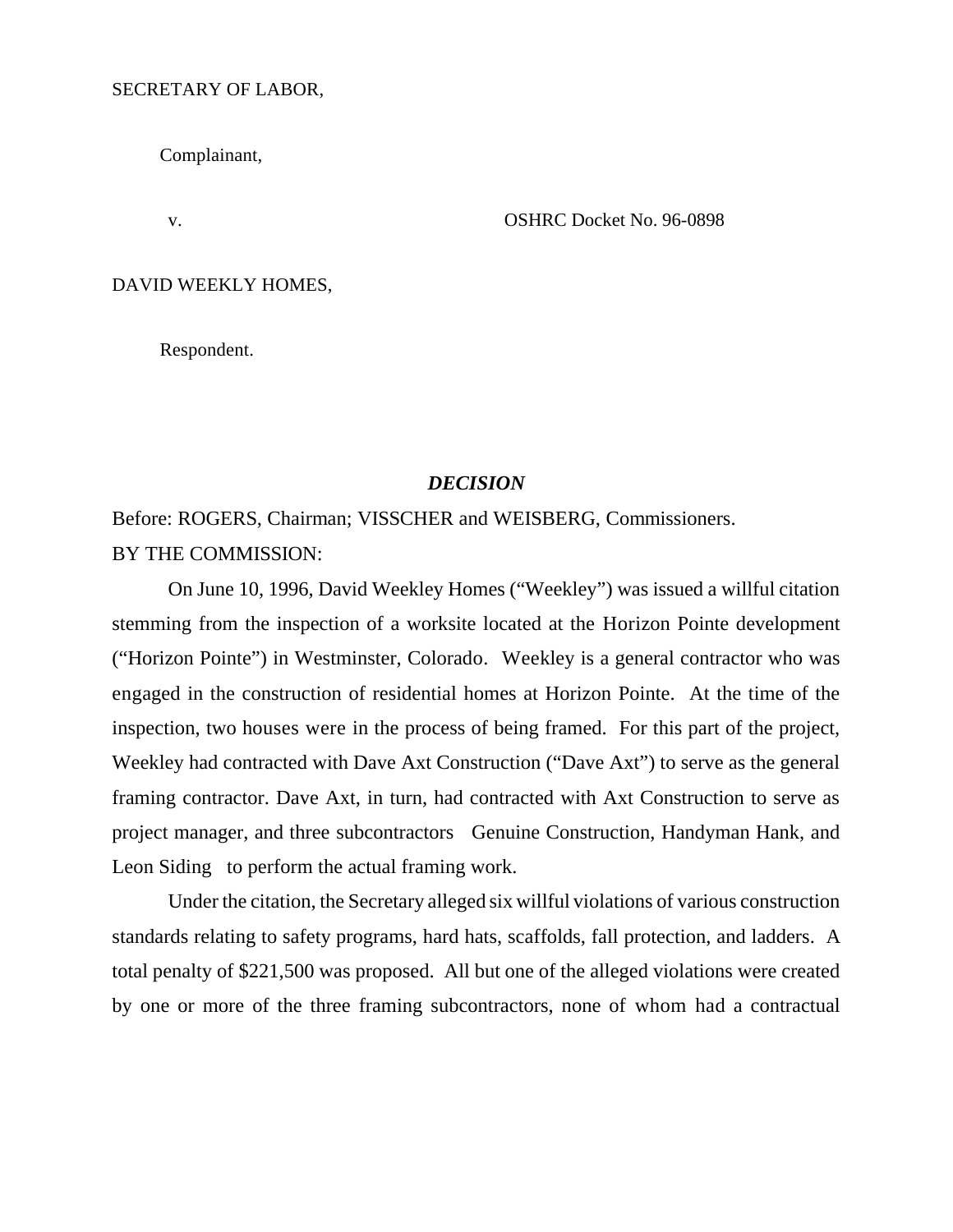relationship with Weekley.<sup>1</sup> None of Weekley's own employees were exposed to the alleged hazards.

The Secretary argued that as general contractor, Weekley was the "controlling employer" at the worksite and therefore, could be held responsible under the multi-employer worksite doctrine for the safety of all onsite employees, including those of the framing subcontractors. In response, Weekley claimed that its subcontractors were solely responsible for the safety of their own employees. Weekley also challenged the validity of the multiemployer worksite doctrine and argued that the Secretary had failed to prove the company had knowledge of the cited conditions.

Judge Sidney Goldstein affirmed all six of the alleged violations. He concluded that Weekley had "controlling authority" over the subcontractors' employees at Horizon Pointe, noting that "[t]he duty of a general contractor is not limited to the protection of its own employees from safety hazards, but...extends to the protection of all employees engaged at the work site." The judge also found that Weekley had knowledge of the cited conditions, stating that "[i]f the violations were seen by the compliance officer, they surely were in view of Weekley's representatives." However, the judge characterized the violations as serious, not willful, finding that Weekley's belief that "the various subcontractors should be the only employers concerned with [the] safety of their workers" was not, by itself, evidence of a total disregard for employee safety. In recognition of a disparity between the penalties proposed for Weekley and those assessed of the "creating" subcontractors for the same violations, the judge assessed for each serious violation a penalty of \$1,500, for a total penalty of \$9,000.

 On review, Weekley has again disputed the validity of the multi-employer worksite doctrine, as well as the finding of knowledge on Weekley's part.<sup>2</sup> However, in deciding the

<sup>&</sup>lt;sup>1</sup> Weekley was considered the "creating" employer of the safety program violation set forth under the first citation item.

<sup>&</sup>lt;sup>2</sup> Weekley also filed a motion for oral argument. However, upon review of the record, the judge's decision, and the briefs, we conclude that oral argument is unnecessary.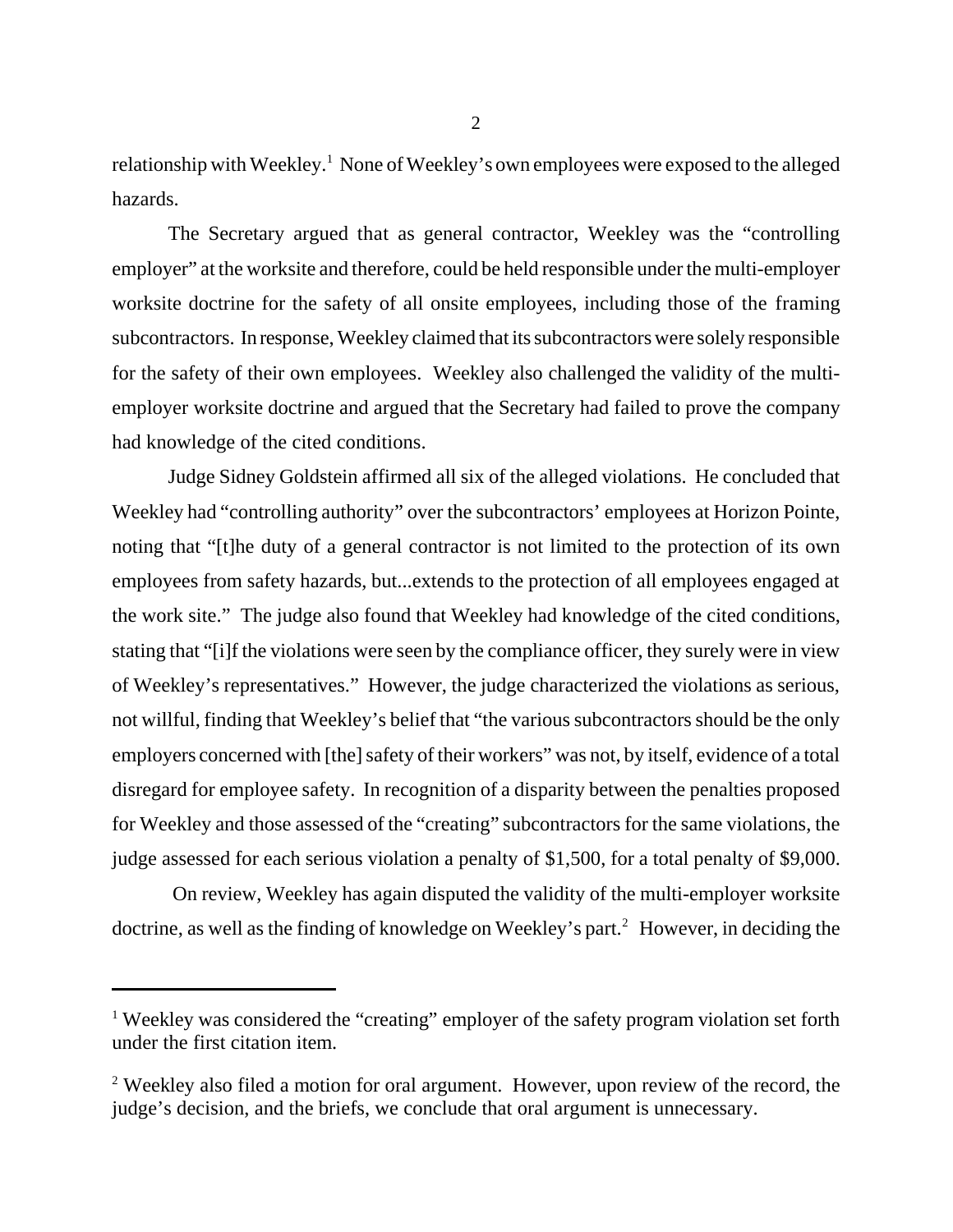current case, we need not reconsider the applicability or validity of the doctrine. Even if we assume that under Commission precedent, the multi-employer worksite doctrine has been properly applied to Weekley, we find that the Secretary has not met her burden of proving the alleged violations, as discussed below.

### **SAFETY PROGRAM VIOLATION**

The Secretary alleged that Weekley violated § 1926.20(b)(1) by failing to implement its safety program at Horizon Pointe.<sup>3</sup> Specifically, the Secretary claims that Weekley failed to "inspect the jobsite regularly to provide a safe and healthful workplace for subcontractor employees." Weekley does not deny that it never conducted safety inspections at Horizon Pointe, but maintains that it was not Weekley's responsibility to ensure the safety of its subcontractors' employees. For the following reasons, we vacate this item.

First, there is no question that Weekley had only a limited presence at Horizon Pointe. Four Weekley employees were assigned to the project: Matt Clark, Jim Wilson, and Robert Horn, all of whom worked as job site superintendents, also known as "builders;" and Mark Almquist, a project manager. None of these employees performed any construction work. In addition to managing other Weekley projects, Almquist was primarily responsible for supervising the builders assigned to Horizon Pointe.<sup>4</sup> He visited Weekley's trailer at the development "probably every day, usually...stopping at least a couple times," but was not required by Weekley to perform any type of inspections on these occasions.

**§ 1926.20 General safety and health provisions.**

(a) *Contractor requirements.*

. . . .

<sup>&</sup>lt;sup>3</sup> The cited provision requires as follows:

<sup>(</sup>b) *Accident prevention responsibilities.*

<sup>(1)</sup> It shall be the responsibility of the employer to initiate and maintain such programs as may be necessary to comply with this part.

<sup>&</sup>lt;sup>4</sup> Almquist also testified that he had the authority to remove any employee engaging in unsafe work practices from the worksite and to withhold payment from Weekley's subcontractors.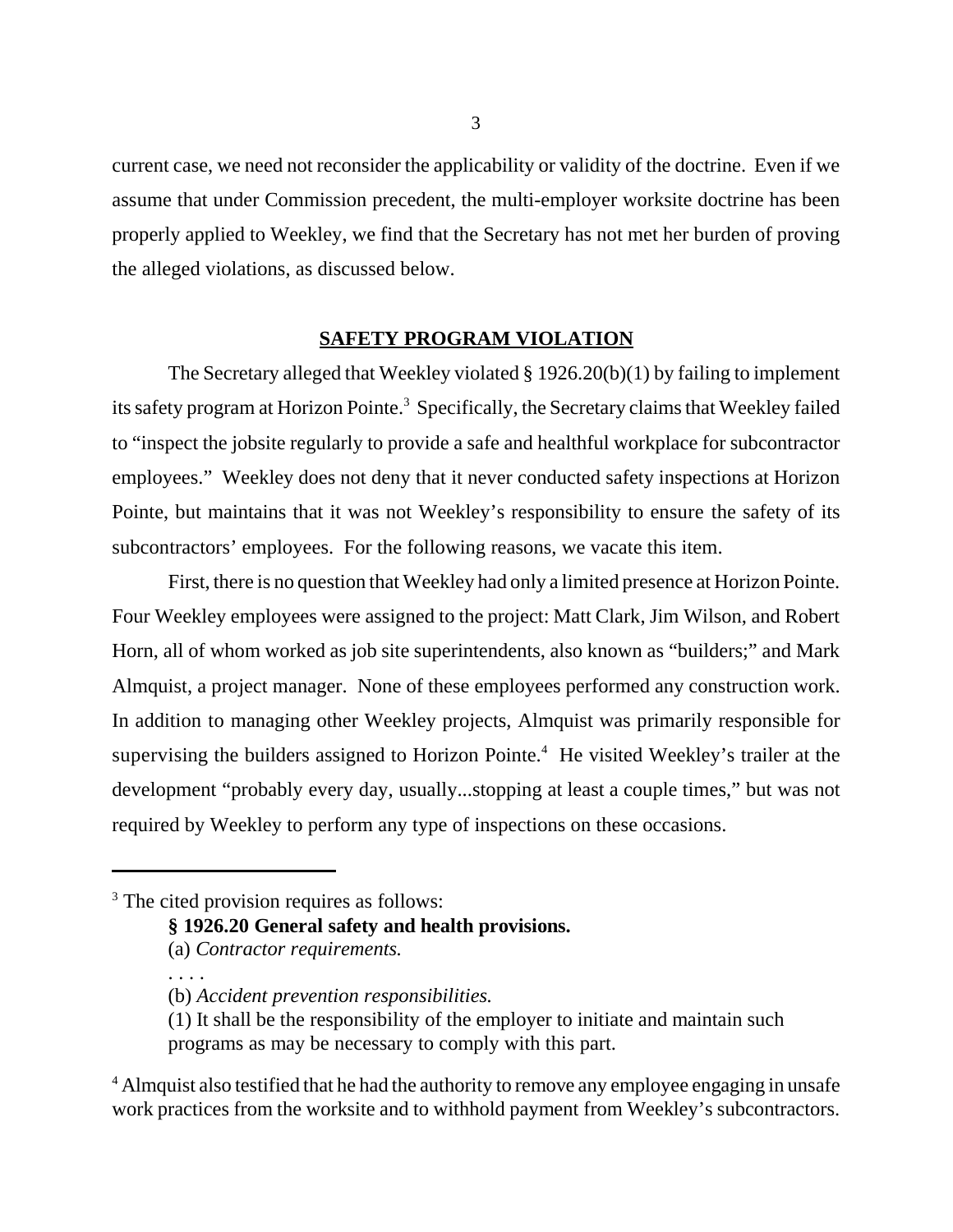The three builders were primarily responsible for scheduling and coordinating the various subcontractors, like Dave Axt, engaged in building homes for Weekley. Like Almquist, they were responsible for other Weekley projects, but one of the builders visited the Horizon Pointe worksite at least twice a day in order to open the homes in the morning, lock them up at night, and verify that the scheduled work crews and necessary materials were present. The builders were also required to inspect a house whenever payment was due to a subcontractor in order to determine whether Weekley's specifications had been met.<sup>5</sup>

Secondly, the record shows that Weekley expected its onsite representatives to play a role in maintaining a safe worksite for the benefit of all employees, including those of other employers, notwithstanding Weekley's claims that it was not responsible for the safety of its subcontractors' employees. In its safety program, Weekley acknowledged that its builders were not a constant presence on any of its worksites, but stated that "[w]hen a builder is on the job site he/she should be alert to observe job site hazards and to require corrective action from the appropriate subcontractor." Weekley also required builders to seek corrective action from the appropriate subcontractor for hazards about which Weekley was notified. To enable its builders to better recognize worksite hazards, Weekley provided them with training on the requirements of OSHA's construction standards, an effort which was consistent with the company's safety policy: "It is the obligation of all employees to be knowledgeable of the [safety] standards established by [federal, state and local] agencies and to implement the rules and regulations contained therein on projects under their direction."

In arguing that Weekley was responsible for conducting "regular" safety inspections at Horizon Pointe, the Secretary cites to additional language from Weekley's safety program found under a section entitled "Job Site Safety:"

<sup>&</sup>lt;sup>5</sup> At the hearing, the Secretary seemed to place significance on the fact that Weekley's framing specifications required builders to walk through a house a minimum of three times a day in order to "answer any questions and spot potential problems that can be corrected before the [framing] job is complete." However, according to the record, these walkthroughs were not necessarily done every day and could take place during the builder's morning and afternoon visits to the worksite.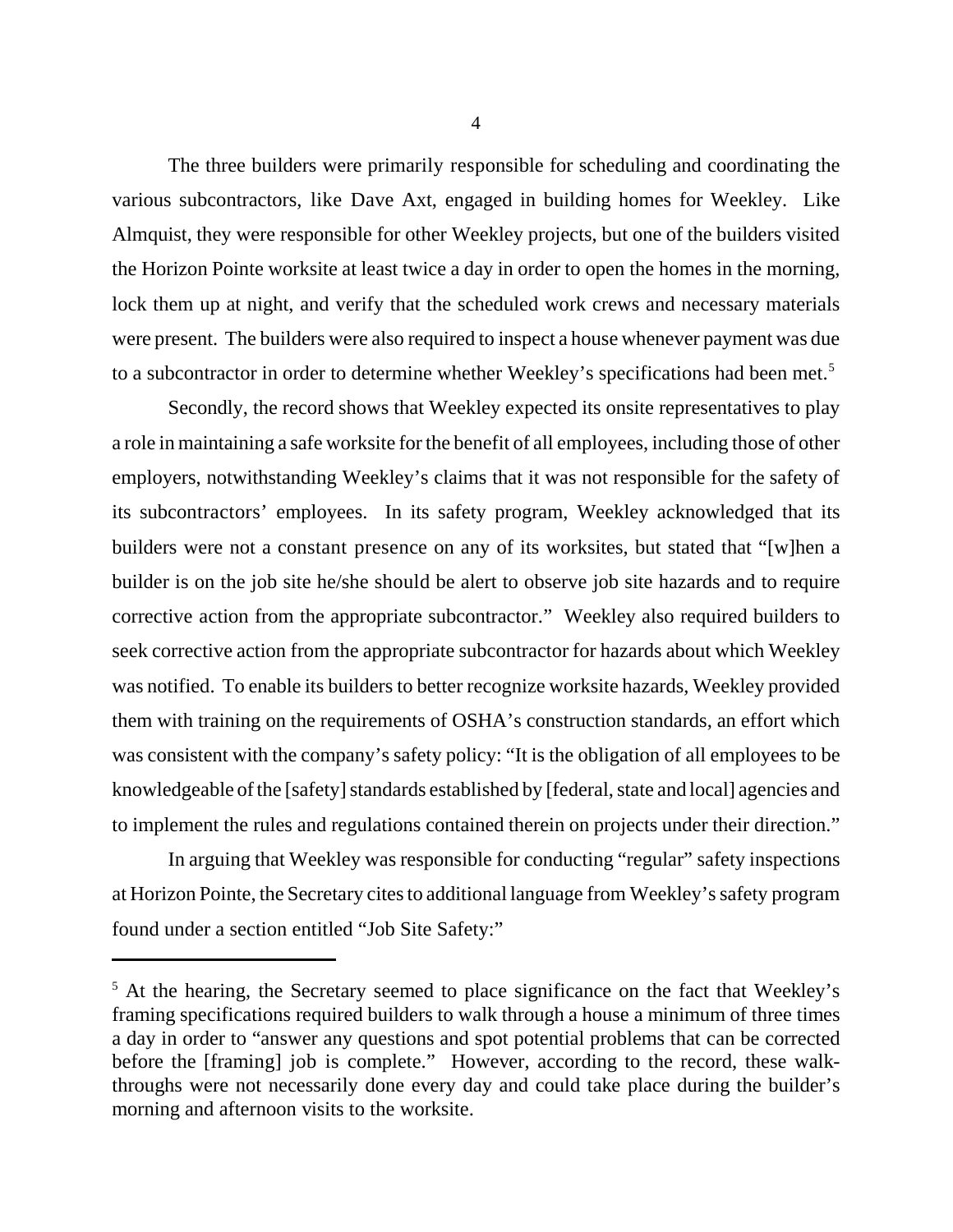As general contractor, it is our responsibility to insure that outside subcontractors correct any job site hazards that we observe or that are called to our attention.

Relying on Weekley's stated position that it was not responsible for the safety of its subcontractor employees, the Secretary claims that Weekley failed to fulfill this "responsibility" at Horizon Pointe. But the Secretary has ignored evidence in the record which establishes that Weekley did, in fact, notify subcontractors when hazardous conditions were observed or brought to its attention, and that the subcontractors immediately complied with Weekley's requests for corrective action. For instance, Weekley's safety coordinator, Gary Bryant, testified that on one occasion when he was accompanying builder Robert Horn on a walk-through at Horizon Pointe, a subcontractor's employees were observed using a job-built ladder. According to Bryant, Horn promptly located the appropriate subcontractor and the ladder was destroyed.

Similarly, upon receiving inspection warrants from OSHA on two different occasions, each of which referenced potential fall hazards at Horizon Pointe, Weekley contacted the appropriate subcontractors to alert them to the problem. In fact, safety coordinator Bryant testified that he met with Dave Axt personally after receiving the second warrant (which ultimately led to the issuance of the subject citation) to "remind" him of his company's contractual obligation to comply with the Act.<sup>6</sup> In addition, Bryant specifically told Axt that OSHA had fall protection concerns.

Finally, in focusing solely upon Weekley's disavowal of legal responsibility for the employees of its subcontractors, the Secretary has failed to address how Weekley's actual efforts with regard to safety notwithstanding its limited presence were deficient under the terms of the standard. The Commission has stated that "[u]nder § 1926.20(b)(1), 'an employer may reasonably be expected to conform its safety program to any known duties.

<sup>&</sup>lt;sup>6</sup> Paragraph 11 of Weekley's contract with Dave Axt provided that Dave Axt agreed to comply with various legal and regulatory requirements, including those set forth under the Act.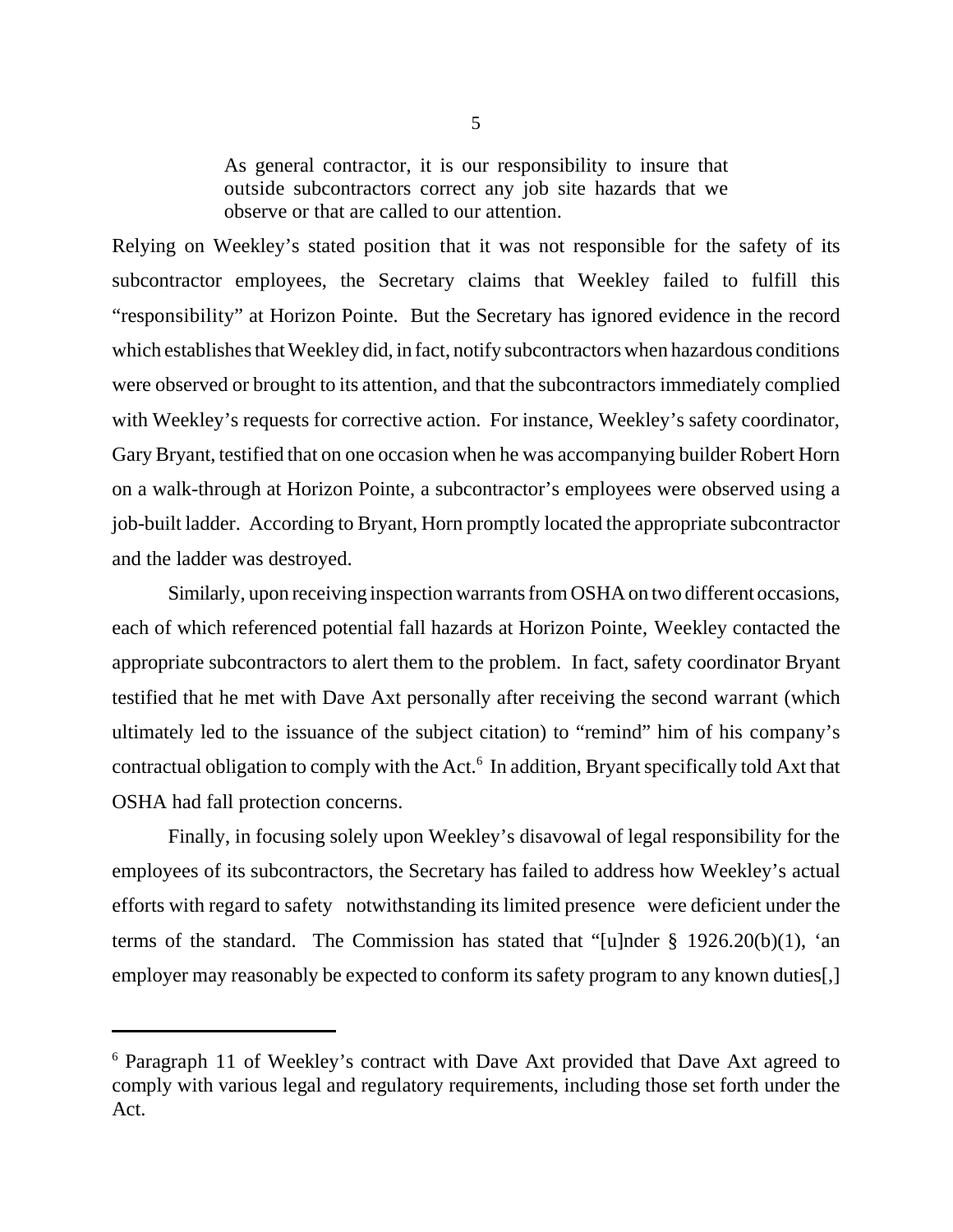and...a safety program must include those measures for detecting and correcting hazards [that] a reasonably prudent employer similarly situated would adopt.'" *Lancaster Enterp. Inc.*, 19 BNA OSHC 1033, 1034 (No. 97-0771, 2000) (citation omitted). Here, compliance officer Nelson simply testified that as general contractor, Weekley was required to do "something" under § 1926.20(b)(1) to ensure OSHA compliance on the worksite, but was unable to identify what that "something" should have been: "It would depend on the situation. Whatever it takes to verify compliance with the regulation[s] and that the employees are working safely on the job site." When asked specifically whether Weekley should have conducted safety inspections three times a day, Nelson suggested that such matters were within Weekley's own discretion: "If that's what they want to do to [e]nsure compliance, then that is their option." We find on this record that the Secretary has not shown that Weekley's conduct was insufficient, particularly in light of the combination of its limited onsite presence and actual exercise of safety responsibilities. Accordingly, we conclude that a violation of § 1926.20(b)(1) has not been established.

### **FALL PROTECTION TRAINING VIOLATION**

Under this item, the Secretary alleged that Weekley violated § 1926.503(a)(1) by failing to "ensure" that Handyman Hank, one of the framing subcontractors working at Horizon Pointe, had developed and provided training to its employees in the recognition and avoidance of fall hazards.<sup>7</sup> The Secretary relies on compliance officer Nelson's testimony that Weekley builders Wilson and Horn were not familiar with the fall protection programs of any subcontractor at Horizon Pointe. According to project manager Almquist, such

<sup>&</sup>lt;sup>7</sup> The cited provision requires as follows:

**<sup>§ 1926.503</sup> Training requirements.**

<sup>(</sup>a) *Training Program.*

<sup>(1)</sup> The employer shall provide a training program for each employee who might be exposed to fall hazards. The program shall enable each employee to recognize the hazards of falling and shall train each employee in the procedures to be followed in order to minimize these hazards.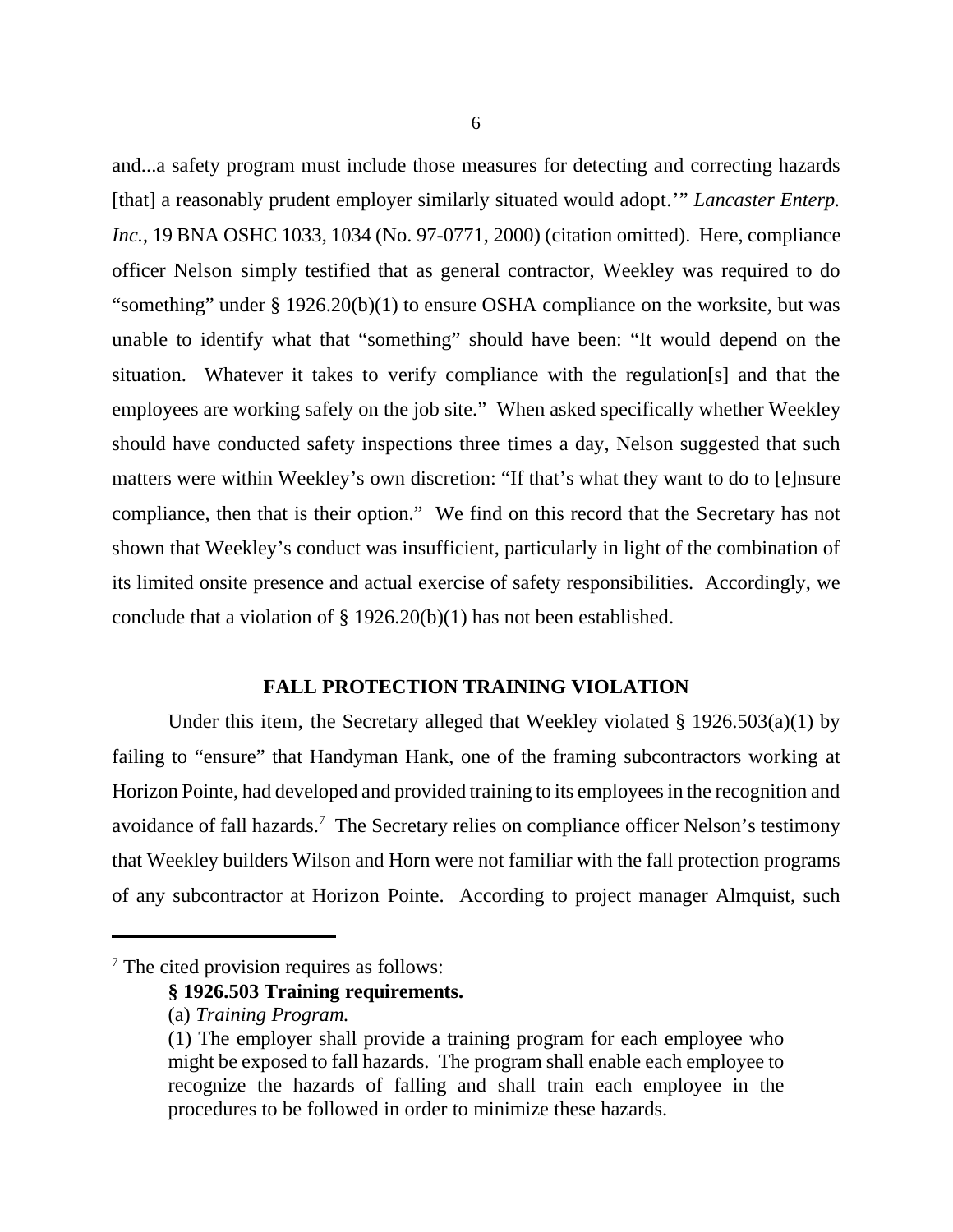inquiries were not made because the employees of Weekley's subcontractors "were not our responsibility."

We find that the Secretary has not shown what was required of Weekley under the terms of the cited standard. Specifically, it is not clear whether the Secretary would have had Weekley simply determine whether Handyman Hank, a subcontractor with whom Weekley had no contractual relationship, had a fall protection training program, or would have required Weekley to make a more detailed inquiry in order to verify whether the subcontractor had a program that effectively covered all of the fall protection requirements set forth under Subpart M. Furthermore, the Secretary has not addressed whether "ensuring" that its subcontractor's employees had received fall protection training meant that Weekley itself was required to develop and provide such training even though such a program would not be required for its own employees, none of whom were ever exposed to fall hazards.<sup>8</sup> We also note that when Weekley did become aware of fall hazards, as referenced in the OSHA warrant, it addressed the problem with Dave Axt, the general framing contractor. Because the Secretary has failed to define what would have constituted compliance for Weekley under the circumstances and how Weekley's conduct was deficient, we conclude that a violation of  $\S$  1926.503(a)(1) has not been established.

#### **SUBSTANTIVE VIOLATIONS**

With regard to the remaining violations set forth under citation items 2, 3, 4a, 5a, 5b, 6a and 6b, we find that the Secretary has failed to establish knowledge on Weekley's part. The Secretary does not dispute that Weekley lacked actual knowledge of these violations,

<sup>8</sup> In *Access Equipment Systems*, 18 BNA OSHC 1718, 1730, 1999 CCH OSHD ¶ 31,821, p. 46,786 (No. 95-1449, 1999), the Commission vacated a training violation cited under § 1926.21(b)(2), noting that it was unaware of any case holding a cited employer responsible under the multi-employer worksite doctrine for failing to instruct another employer's employees under § 1926.21(b)(2). However, we note that that particular citation item involved the relationship between two subcontractors on a worksite, not between a general contractor and a subcontractor as here.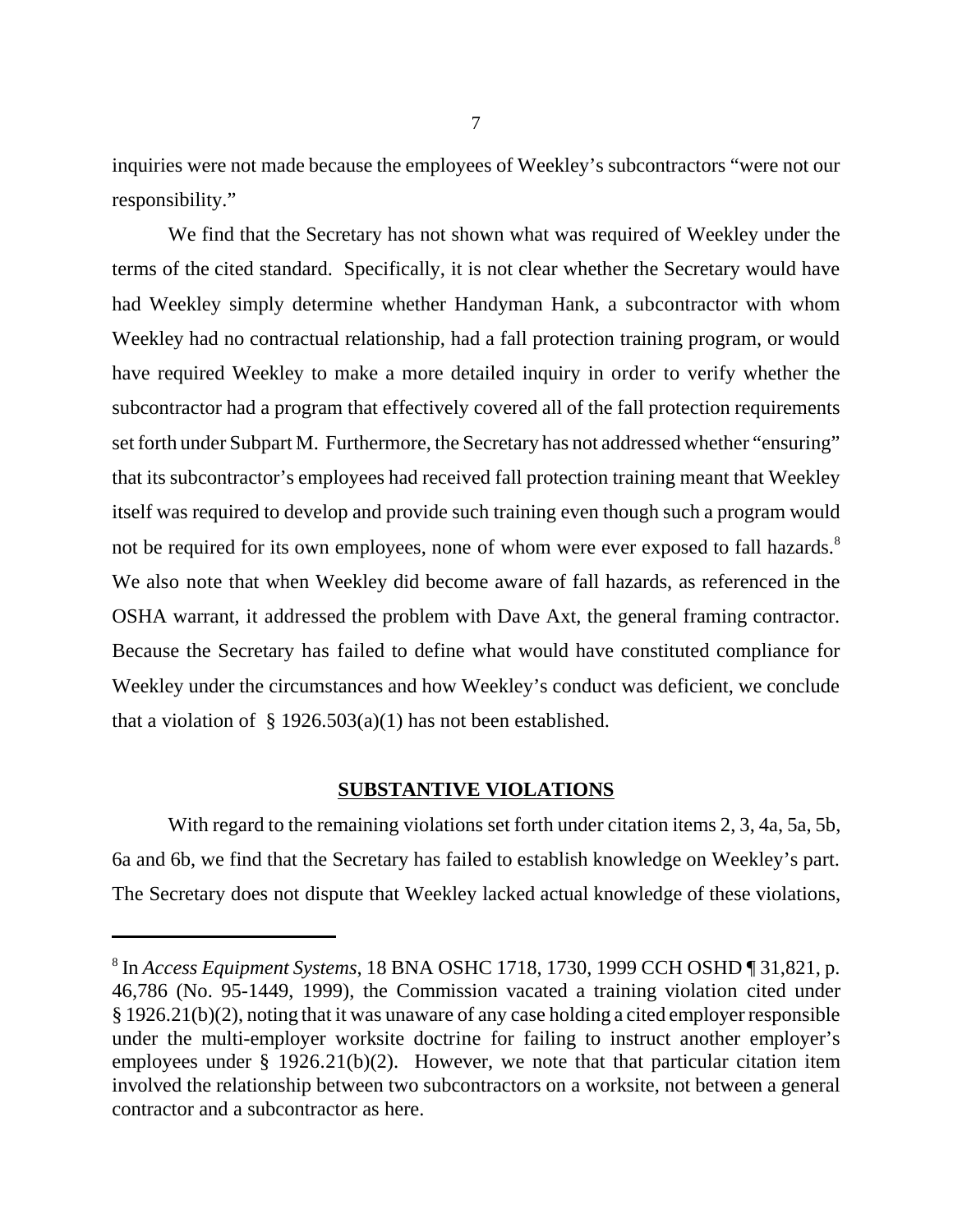but contends that Weekley could have known of the cited conditions with the exercise of reasonable diligence. However, in concluding that the violations "surely were in view" of Weekley's representatives since they were seen by compliance officer Nelson, the judge failed to consider the nature, location, and duration of these conditions. Indeed, Weekley can only be held responsible for those violations "which it could reasonably be expected to prevent or detect." *Centex-Rooney Constr. Co.*, 16 BNA OSHC 2127, 2130, 1993-95 CCH OSHD ¶30,621, p. 42,410 (No. 92-0851, 1994); *Blount Intl. Ltd.*, 15 BNA OSHC 1897, 1899, 1991-93 CCH OSHD ¶29,854, p. 40,749-50 (No. 89-1394, 1992)*; Red Lobster Inns of America, Inc.*, 8 BNA OSHC 1762, 1763, 1980 CCH OSHD ¶ 24,636, p.30,220 (No. 76- 4754, 1980); *Gil Haugan d/b/a Haugan Constr. Co.*, 7 BNA OSHC 2004, 2006, 1979 CCH OSHD ¶ 24,105, p. 29,290 (No. 76-1512, 1979).

A review of the record reveals that most of the substantive conditions for which Weekley was cited were of brief or indeterminate duration. For instance, compliance officer Nelson observed two Handyman Hank employees working without hard hats and fall protection on the second floor of one of the houses being framed (citation items 2 and 4a), but gave no indication of how long the employees were working without these safeguards.<sup>9</sup>

# **§ 1926.501 Duty to have fall protection.**

. . . .

. . . .

(b)(1) *Unprotected sides and edges.*

. . . .

(continued...)

<sup>&</sup>lt;sup>9</sup> These conditions were cited under § 1926.100(a) and § 1926.501(b)(13), respectively: **§ 1926.100 Head Protection**

<sup>(</sup>a) Employees working in areas where there is a possible danger of head injury from impact, or from falling or flying objects, or from electrical shock and burns, shall be protected by protective helmets.

<sup>(</sup>a) *General.*

<sup>(13)</sup> *Residential construction.* Each employee engaged in residential construction activities 6 feet (1.8 m) or more above lower levels shall be protected by guardrail systems, safety net system, or personal fall arrest system unless another provision in paragraph (b) of this section provides for an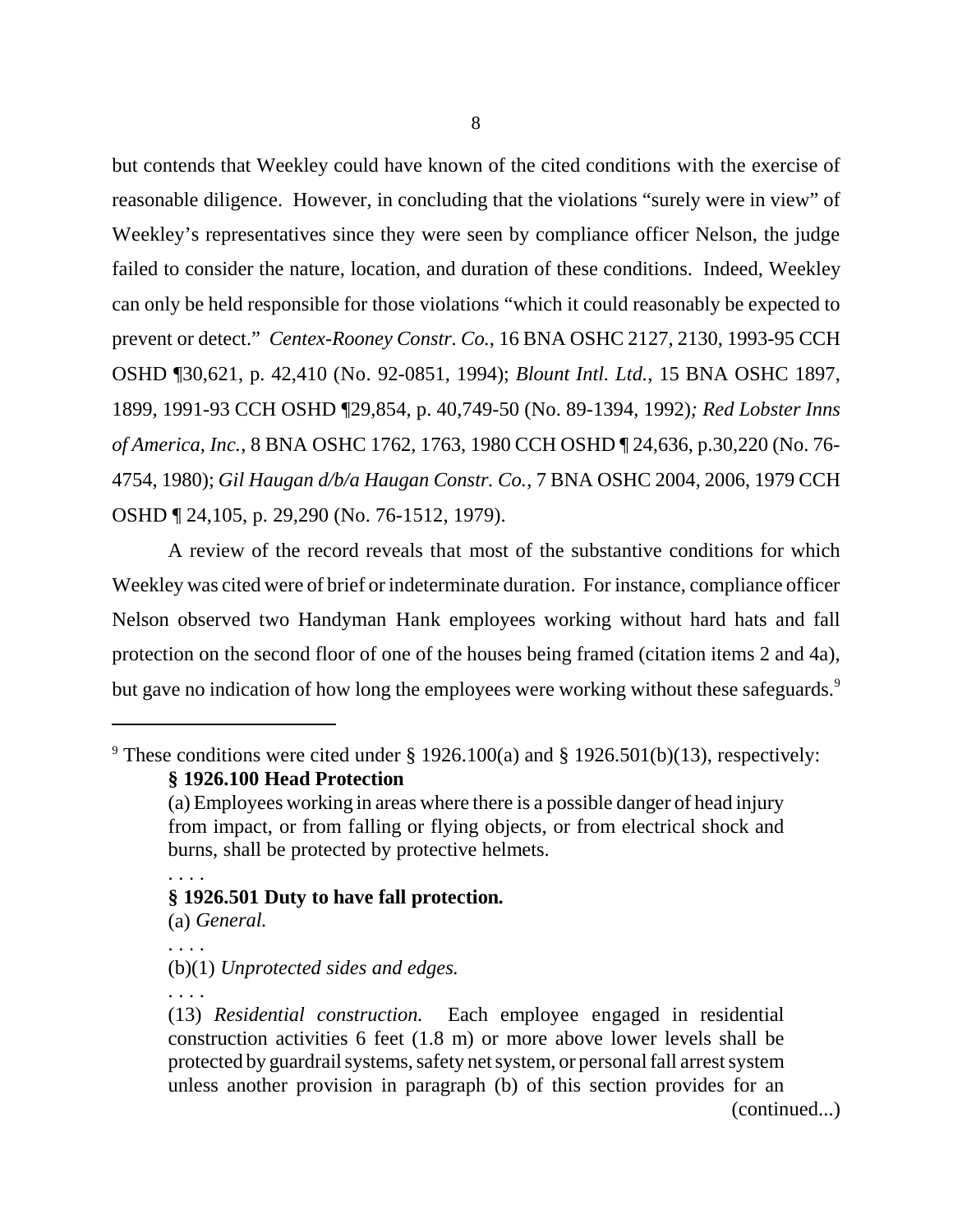Four additional instances of insufficient fall protection were observed by Nelson at both of the houses in question (citation item 4a), but one instance lasted no more than five minutes and the duration of the others was not clear. It is also not apparent from the record how long guardrails placed around a stairway opening<sup>10</sup> and a window opening at one of the houses existed in their non-compliant conditions (citation items 5a and 5b).<sup>11</sup> Finally, Nelson observed a damaged ladder (citation item 6b) chained to a pump jack scaffold located at the back of one of the houses, but failed to state how long the ladder had remained in this

9 (...continued)

<sup>10</sup> We note that compliance officer Nelson agreed at the hearing that the condition of the guardrail in this location could be considered "latent [in] that you would have to look for [it] in order to find [it]."

<sup>11</sup> These conditions were cited under § 1926.502(b)(1) and (b)(2), respectively:

**§ 1926.502 Fall protection systems criteria and practices.**

(a) *General.*

. . . .

(b) *Guardrail systems.* Guardrail systems and their use shall comply with the following provisions:

(1) Top edge height of top rails, or equivalent guardrail system members, shall be 42 inches (1.1 m) plus or minus 3 inches (8 cm) above the walking/working level. When conditions warrant, the height of the top edge may exceed the 45 inch height, provided the guardrail system meets all other criteria of this paragraph.

. . . .

(2) Midrails, screens, mesh, intermediate vertical members, or equivalent intermediate structural members shall be installed between the top edge of the guardrail system and the walking/working surface when there is no wall or parapet wall at least 21 inches (53 cm) high.

alternative fall protection measure. Exception: When the employer can demonstrate that it is infeasible or creates a greater hazard to use these systems, the employer shall develop and implement a fall protection plan which meets the requirements of paragraph (k) of § 1926.502.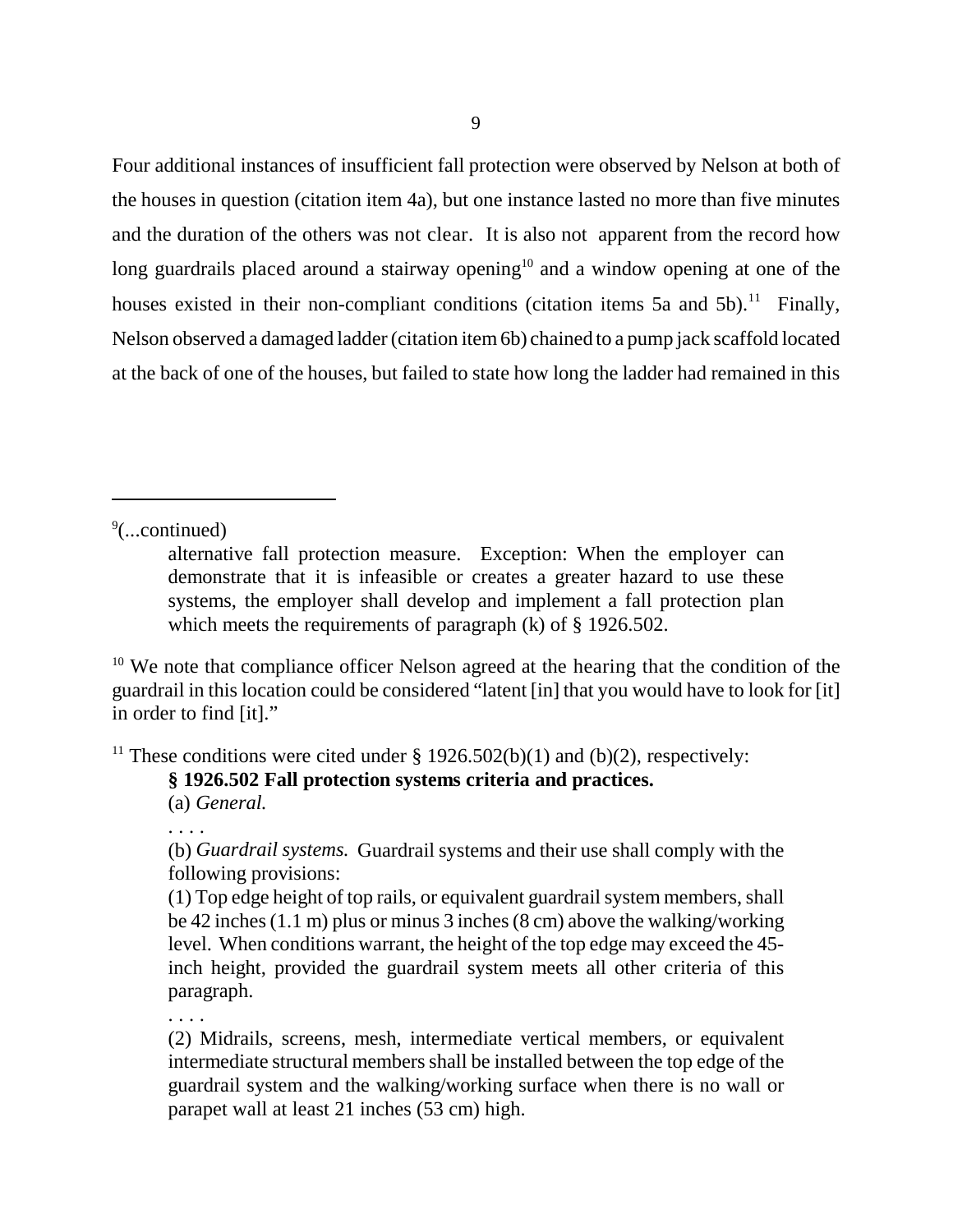location.<sup>12</sup> Even if Weekley had maintained a constant presence at Horizon Pointe, the Secretary has failed to show that these conditions were present for a sufficient amount of time such that, with the exercise of reasonable diligence, Weekley could have discovered their existence. *Cf. R.P. Carbone Constr. Co. v. OSHRC*, 166 F.3d 815, 819-20 (6th Cir. 1998) (general contractor liable for subcontractor's lack of fall protection where condition was in plain view and lasted for two weeks); *Centex-Rooney*, 16 BNA OSHC at 2130, 1994 CCH OSHD at p. 42,410 (where conditions were in plain view and existed for a significant period of time, general contractor could have ascertained their existence through the exercise of reasonable diligence).

The two remaining conditions, set forth under citation items 3 and 6a, were of some duration, but were not obvious or in plain view such that Weekley's representatives could have known of their existence during their visits to the worksite. Compliance officer Nelson observed two employees of Leon Siding working on a pump jack scaffold without "mud sills," a type of footing which prevents the scaffold's poles from shifting in loose or wet soil (citation item 3).<sup>13</sup> According to Nelson, the scaffold was in place for over a day at the back

# **§ 1926.1053 Ladders**

- (a) *General.*
- . . . . (b) *Use.*
- . . . .

(16) Portable ladders with structural defects, such as, but not limited to, broken or missing rungs, cleats, or steps, broken or split rails, corroded components, or other faulty or defective components, shall either be immediately marked in a manner that readily identifies them as defective, or be tagged with "Do Not Use" or similar language, and shall be withdrawn from service until repaired.

<sup>13</sup> This condition was cited under § 1926.451(y)(5) which requires as follows:

**§ 1926.451 Scaffolding.**

(a) *General requirements.*

. . . .

(continued...)

<sup>&</sup>lt;sup>12</sup> This condition was cited under § 1926.1053(b)(16), which requires as follows: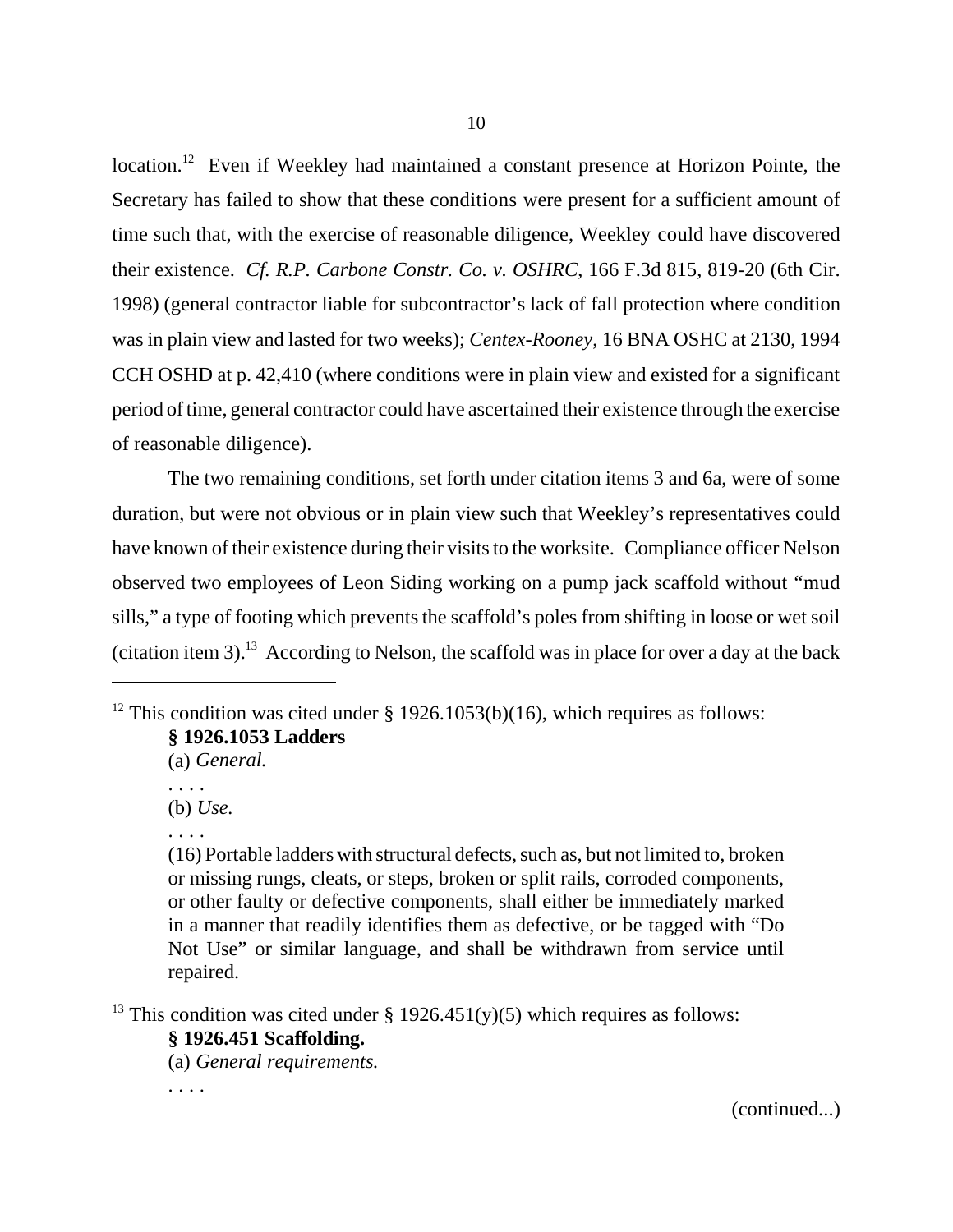of one of the houses in question and was visible from Weekley's trailer, as well as from the street running along the front and side of the corner-lot house. However, based upon photographs of the scaffold which show the inconspicuous location of the missing mud sills, we are not persuaded that a Weekley representative could have readily detected this condition even if he had walked directly past the scaffold on the day in question.

Similarly, Nelson testified that a ladder which did not extend the required three feet above the second floor of one of the houses (citation item 6a) was placed just inside the front entry on two consecutive days.<sup>14</sup> Since only the first floor of the house was fully framed, the ladder extended above the second floor and was visible, according to Nelson, from about a block away. However, we find that the photographs submitted in support of this violation simply do not support Nelson's claims regarding the ladder's visibility, let alone the

 $13$ (...continued)

. . . .

(y) *Pump jack scaffolds.*

(5) All poles shall bear on mud sills or other adequate firm foundations.

In 1996, two months after the subject citation was issued, § 1926.451 was revised and subsection (y)(5) was deleted. *See* 61 Fed. Reg. 46,026, 46,078 (August 30, 1996). This requirement is currently set forth at  $\S 1926.451(c)(2)$ .

<sup>14</sup> This condition was cited under § 1926.1053(b)(1) which requires as follows:

#### **§ 1926.1053 Ladders**

(a) *General.*

. . . .

(b) *Use.* The following requirements apply to the use of all ladders, including job-made ladders, except as otherwise indicated:

(1) When portable ladders are used for access to an upper landing surface, the ladder side rails shall extend at least 3 feet (.9 m) above the upper landing surface to which the ladder is used to gain access; or, when such an extension is not possible because of the ladder's length, then the ladder shall be secured at its top to a rigid support that will not deflect, and a grasping device, such as a grabrail, shall be provided to assist employees in mounting and dismounting the ladder. In no case shall the extension be such that ladder deflection under a load would, by itself, cause the ladder to slip off its support.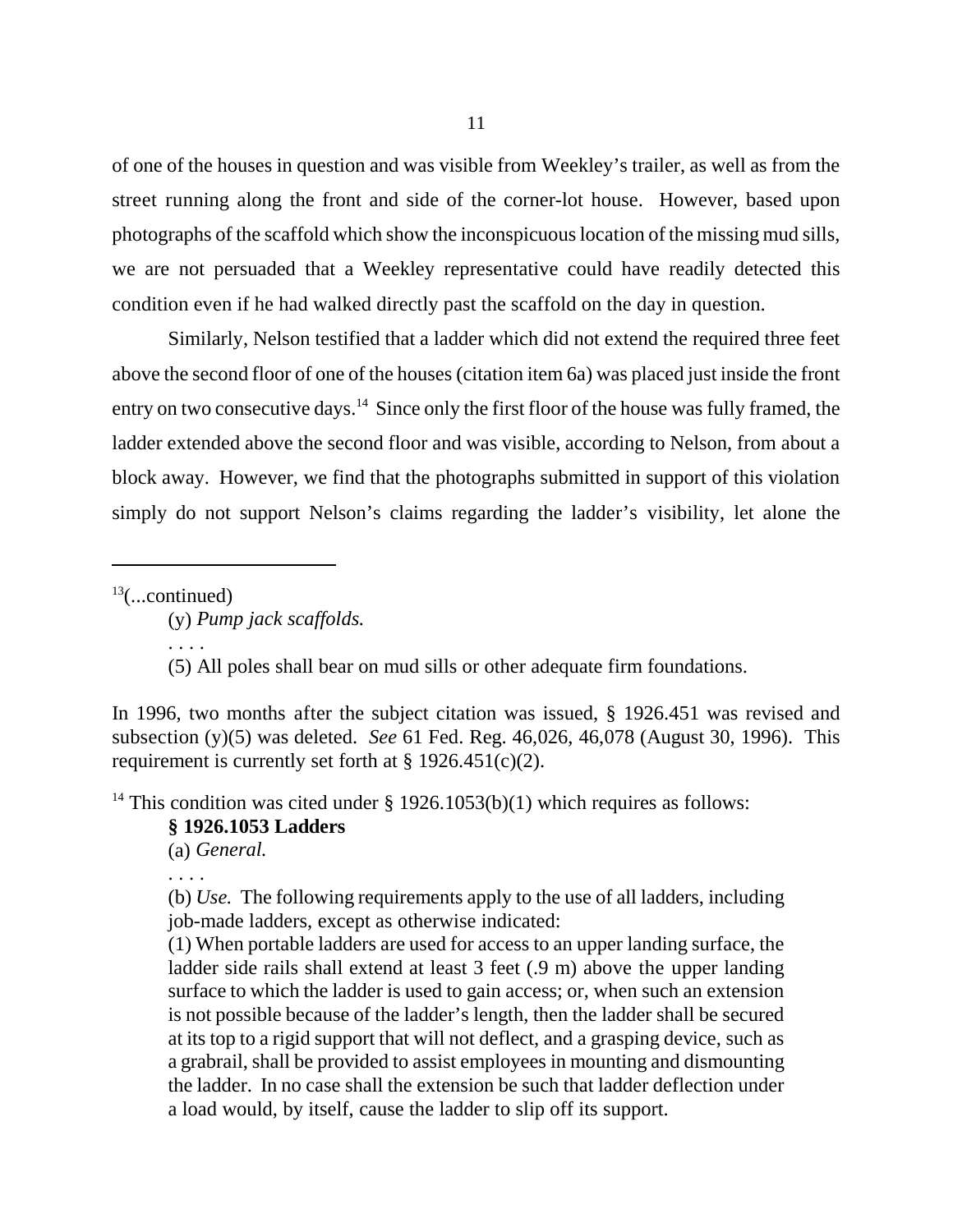visibility of its violative condition. Accordingly, we conclude that Weekley lacked knowledge of all of the substantive conditions for which it was cited.

## **ORDER**

For the foregoing reasons, we reverse the judge's decision to affirm Items 1 through 6 of Citation 1 and vacate the citation in its entirety.

 $\sqrt{s}$ /

Thomasina V. Rogers Chairman

 $\sqrt{s}$ /s/

Dated: September 28, 2000

Stuart E. Weisberg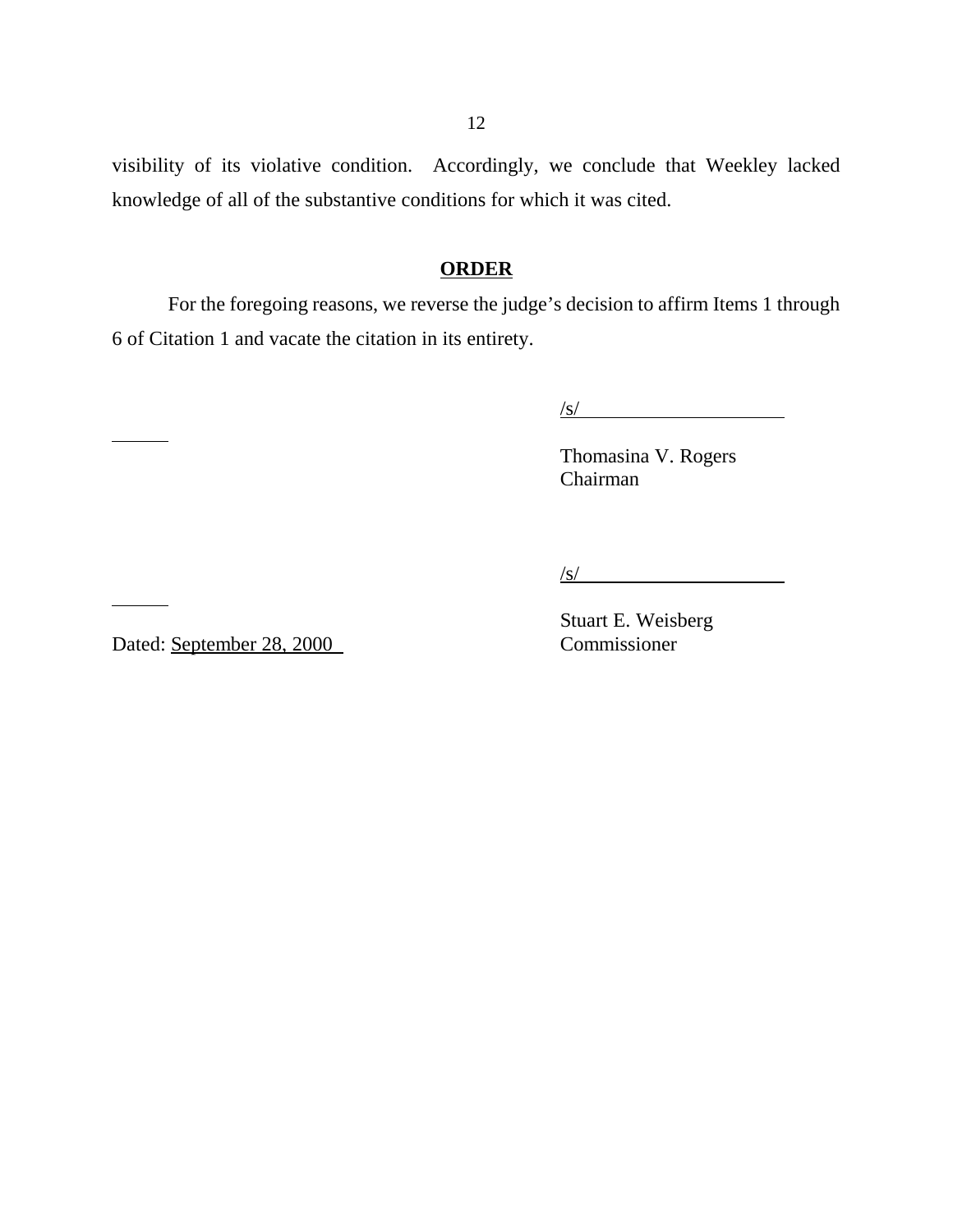#### VISSCHER, Commissioner, concurring:

I join the majority in vacating the citations issued against David Weekley Homes ("Weekley") at issue in this case. I would vacate the citation alleging violation of 29 C.F.R. § 1926.20(b)(1) for the reasons given in the majority opinion. As to the other citations, while I agree with the majority that the Secretary has not proven that Weekley had knowledge of the violative conditions, I would not have reached the knowledge issue, but would hold that the cited standards do not apply.

In my dissent today in *McDevitt Street Bovis*, *Inc*., Docket No. 97-1918 (September 28, 2000), I explain why, in my view, a general contractor cannot be held liable for a subcontractor's violations simply because it failed to supervise the subcontractor to ensure compliance. Unless the cited standard imposes such a duty to supervise, I do not believe the Secretary can impose the duty by invoking the so called multi-employer worksite doctrine. The standards under which Weekley was cited do not impose any such duty to supervise on the general contractor. On that basis I would vacate the citations against Weekley for its subcontractors' alleged violations of 29 C.F.R. § 1926.503(a)(1)(fall protection training), § 1926.100(a) (head protection), § 1926.501 (fall protection), § 1926.1053 (ladders), and § 1926.451 (scaffolding).

While the Commission is properly vacating the citations against Weekley, I make special note of the method of enforcement employed by the Secretary in this case. Weekley is a large national developer of residential subdivisions which maintained only a minimal presence at the cited development in Westminster, Colorado. With respect to this particular development, Weekley contracted with Dave Axt Construction to be the general framing contractor. Dave Axt Construction in turn contracted with Axt Construction to serve as project manager, and with subcontractors Genuine Construction, Handyman Hank, and Leon Siding to actually perform the framing and siding work. Following the inspection, the Secretary issued all citations in quadruplicate: one set to the subcontractor which created the alleged violative conditions and whose employees were exposed to the alleged hazards, another set to Axt Construction, still another set to Dave Axt Construction, and the contested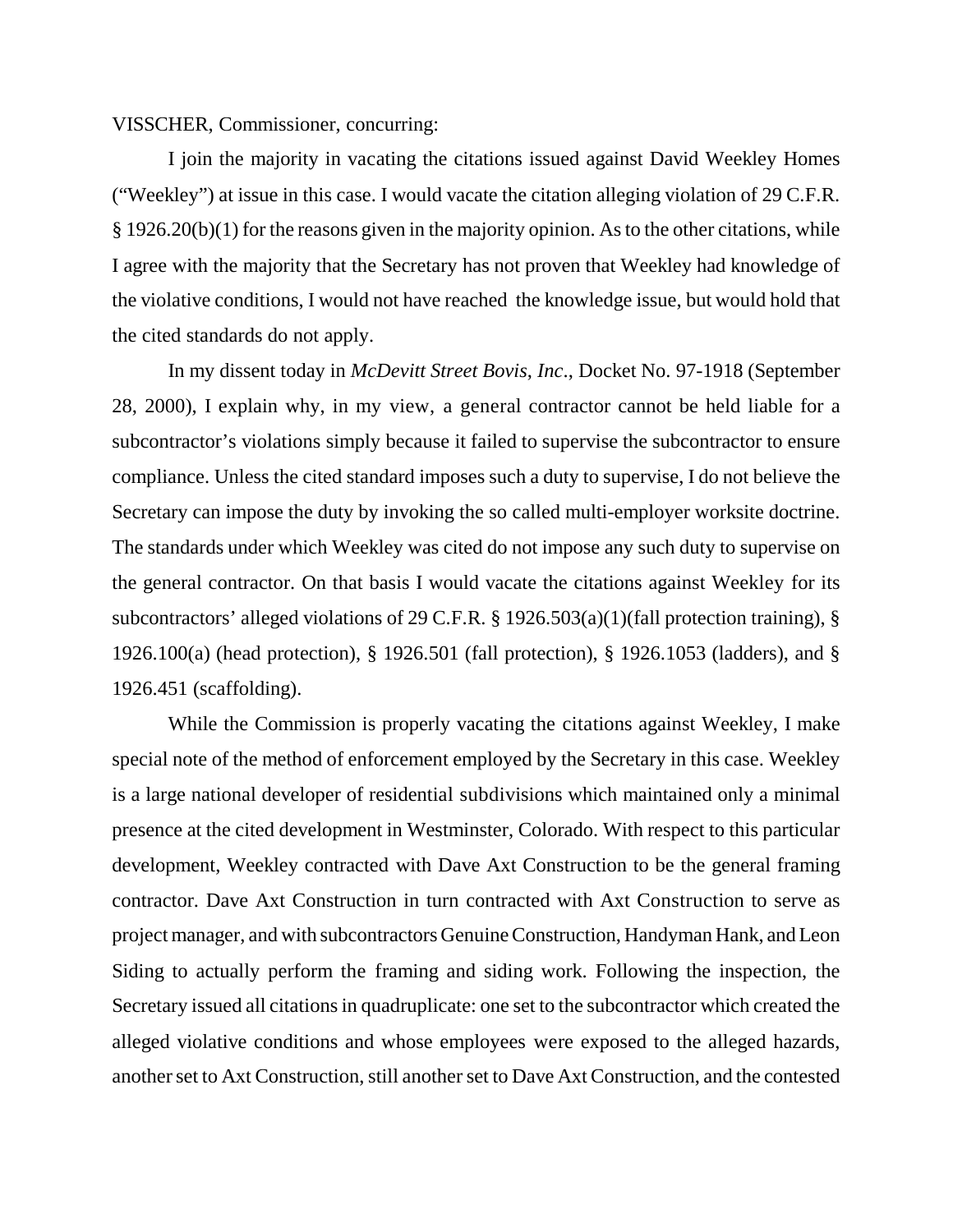set to Weekley. Not only did the Secretary claim that all four employers were responsible for each violative condition, but the penalties proposed against Weekley indicate that the Secretary considers a general contractor's responsibility for a violative condition to be far greater than that of the employer who is directly responsible for the condition and whose employees are exposed to the hazard. For instance, for the failure of Handyman Hank employees to wear hardhats, Weekley was issued a proposed penalty of \$49,500, while Handyman Hank received a proposed penalty of \$225. For Handyman Hank's failure to install proper guardrails on an interior stairway, the proposed penalty against Weekley was \$49,500, while the proposed penalty against Handyman Hank was \$300. For employees of Handyman Hank using a ladder that did not extend 3 feet beyond the upper landing, Weekley's proposed penalty was \$24,750, while Handyman Hank's was \$300. While Leon Siding was issued a proposed penalty of \$300 for using a damaged ladder, the Secretary proposed a penalty of \$24,750 against Weekley for the same violation. As there is no basis in any of these standards for a general contractor's duty to supervise, there is certainly no basis for the Secretary to place far greater weight on the general contractor's duty to supervise than on the direct employer's unqualified duty to comply.

 $\sqrt{s/}$ 

Gary L. Visscher Commissioner

Date: September 28, 2000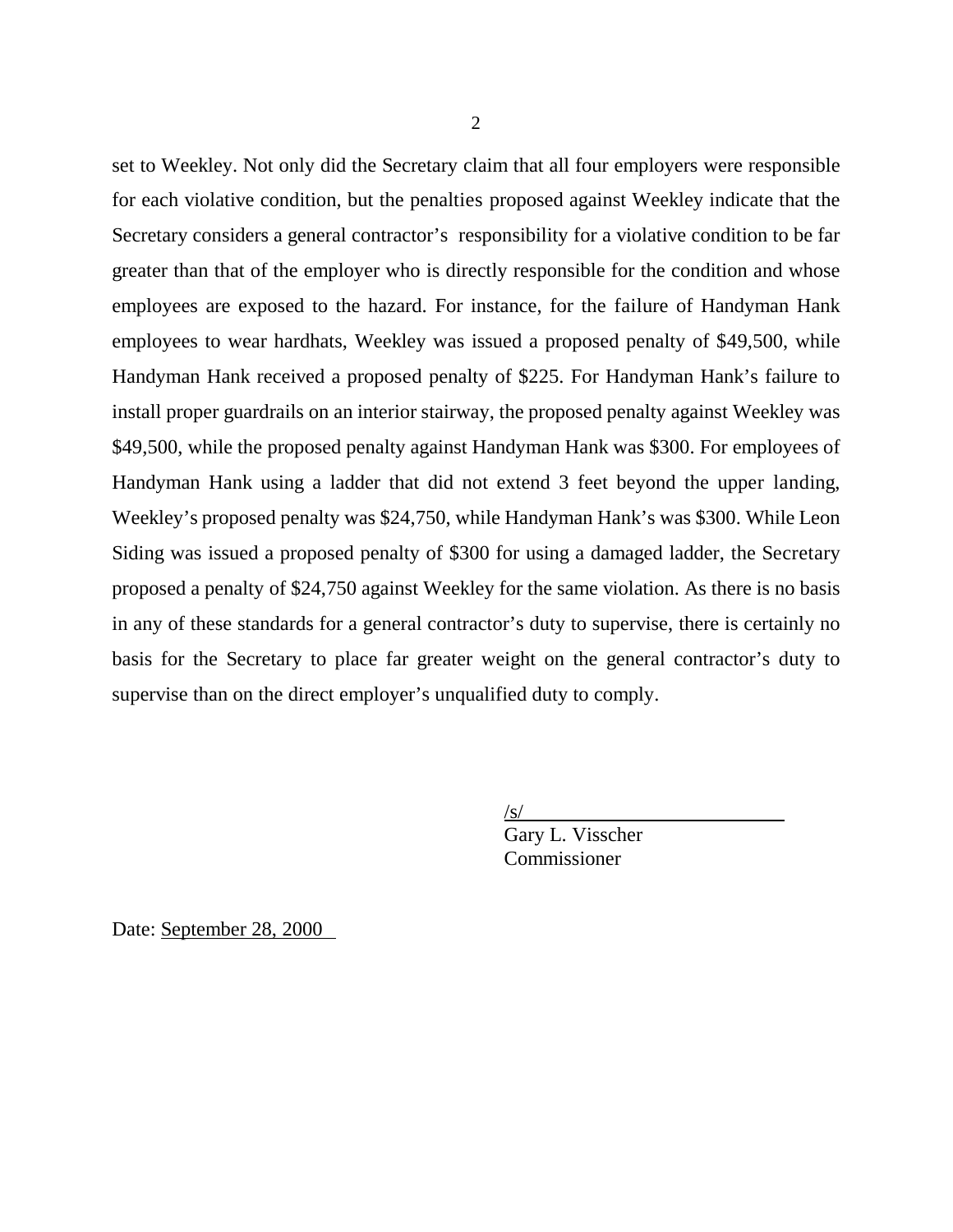# SECRETARY OF LABOR, Complainant,

v.

#### OSHRC DOCKET NO. 96-0898

#### DAVID WEEKLEY HOMES,

Respondent.

APPEARANCES:

Evert H. Van Wijk, Esq., Office of the Solicitor, U.S. Department of Labor, Kansas City, Missouri

Robert E. Rader, Esq., Rader, Campbell, Fisher & Pyke, Dallas, Texas

Before: Administrative Law Judge Sidney J. Goldstein

#### DECISION AND ORDER

This is an action by the Secretary of Labor to affirm a "Willful" citation issued to the Respondent by the Occupational Safety and Health Administration for alleged violations of a series of safety regulations relating to the construction industry. The matter arose after a compliance officer for the Administration inspected two work sites of the Respondent, concluded that it violated the safety regulations, and recommended that the citation be issued. The Respondent disagreed with the citation and filed a notice of contest. After a complaint and answer were filed with this Commission, a hearing was held in Denver, Colorado.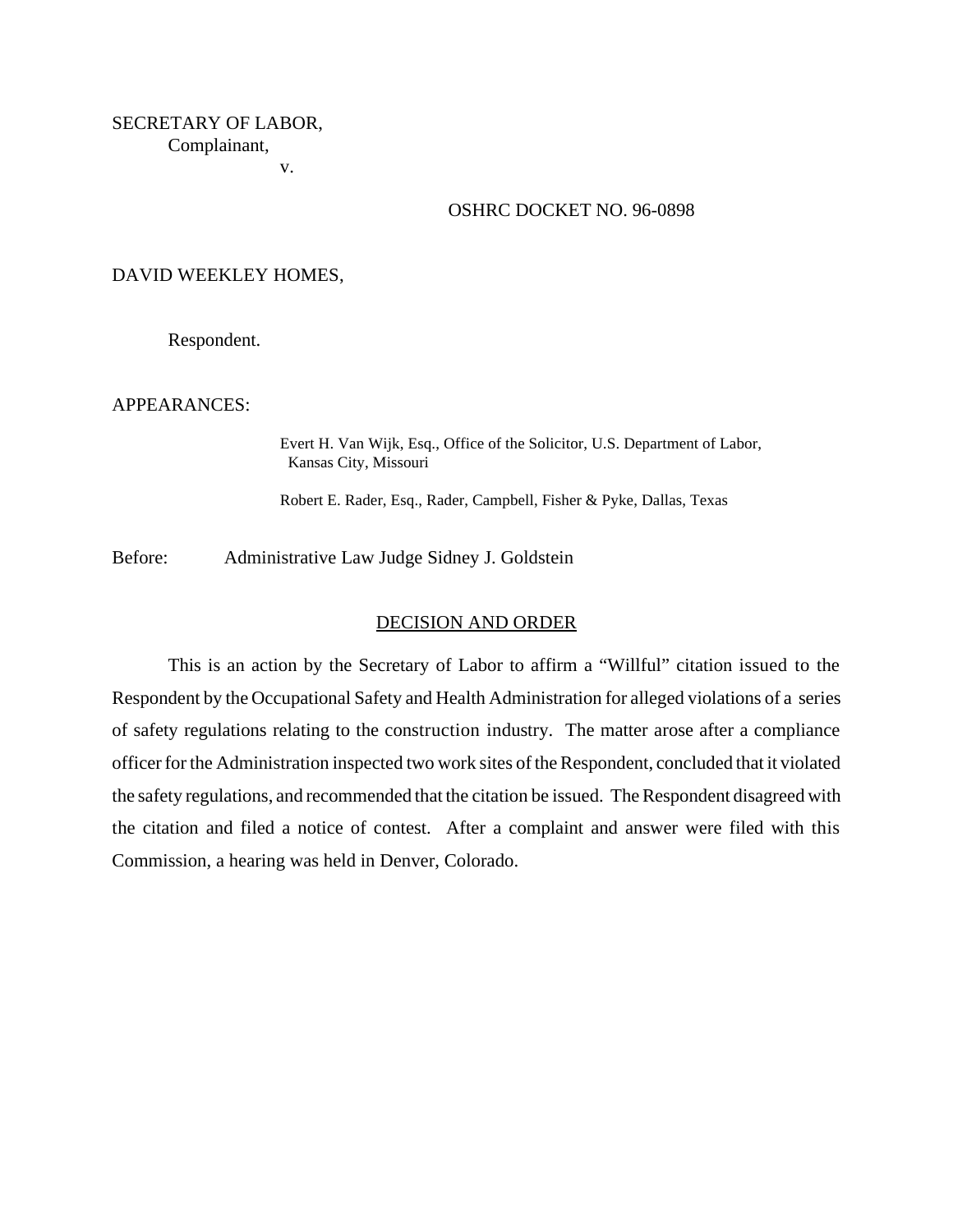The citation alleged (1) that the employer did not initiate and maintain a safety and health program for residential construction; (2) that employees were not protected by helmets while working where there was danger of head injury; (3) that poles of pump jack scaffold(s) were not bearing on mud sills or other adequate firm foundations; (4) that employees engaged in residential construction activities six feet or more above the lower levels were not protected from fall hazards; (5) that the employer did not provide a training program which enabled employees to recognize and minimize the hazards of falls; (6) that guardrails did not have a vertical height of 42 inches; (7) that midrails or equivalent were not provided between the top edge of the guardrail system and the walking working surface; (8) that the portable ladder's length did not extend at least three feet above the upper landing surface; and (9) that portable ladders with structural defects were not withdrawn from service, all in violation of the regulations found in 29 C.F.R.  $\P$ 1926.20(b)(1);  $\P$ 1926.100(a);  $\P$ 1926.451(y)(5);  $\P$ 1926.501(b)(13);  $\P$ 1926.503(a)(1);  $\P$ 1926.502(b)(1);  $\P$ 1926.502(b)(2);  $\P$ 1926.1053(b)(1);  $\P$ 1926.1053(b)(16), respectfully.

 The material facts are not in substantial dispute and may be briefly summarized. At the time of the inspection the Respondent was engaged in the construction of two homes in the Denver, Colorado area. It acted as a general contractor subcontracting construction activity to other employing units. Framing was subcontracted to Dave Axt Construction who, in turn, selected Axt Construction as project manager, Genuine Construction and Handyman Hank as framing subcontractors, and Leon Siding as siding subcontractor. No Respondent employee was engaged in construction work.

At the hearing the compliance officer testified that he observed infractions of the regulations at the work sites and took photographs of the houses under construction. As a result of his inspections the subcontractors were issued "Serious" citations for these violations with recommended penalties in the \$4,000.00 to \$5,000.00 range, all of which citations were settled for substantially lesser amounts.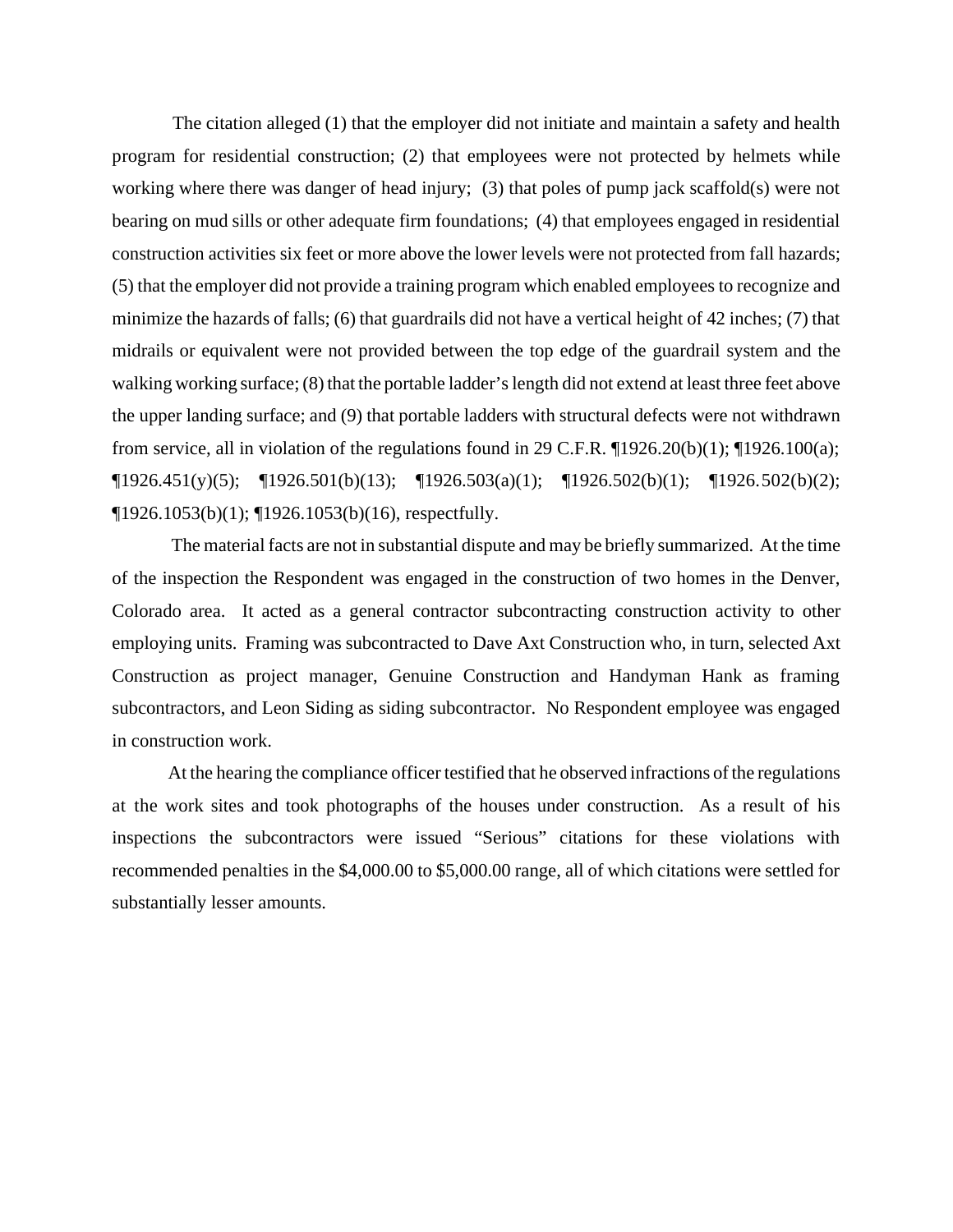The Respondent received a "Willful" citation with a penalty of \$221,500.00 because its representative understood that his company was not responsible for the misdeeds of other employers.

Documents in the record include the Respondent's safety rules and policies, recognizing its responsibility to insure that outside subcontractors correct any job hazards that are observed or called to its attention. In its safety program, employees are admonished that safety is the result of careful attention to all company operations by those who are directly or indirectly involved, and company builders are to be alert to observe jobsite hazards and to require corrective action.

On these factors, the Complainant's position is that the Respondent was in violation of the safety regulations despite the fact that its employees were not working at the jobsite. The Respondent disclaims responsibility for the safety infractions on the grounds that the workers were not its employees; and that the violations were created by the subcontractor whose workers were the only individuals exposed to any danger.

The question whether a contractor may be held in violation of a safety regulation although it had no employees at the jobsite has been before the Commission in the past. On this point the Commission rejected the idea that liability under the Occupational Safety and Health Act of 1970 should be based solely on the employment relationship. And in the case of *Brennan v. Occupational Safety and Health Review Commission (Underhill Construction Corporation),* 513 F.2d 1032, the court held that an employer's specific duty to comply with the Secretary's standards is in no way limited to situations where a violation of a standard is linked to exposure of his employees to the hazard. It is a duty over and above his general duty to his own employees.

General contractors normally have the responsibility and means to assure that other contractors fulfill their obligations with respect to employee safety. The Commission has stated that it will hold a general contractor responsible for safety standard violations which it could have reasonably have been expected to prevent or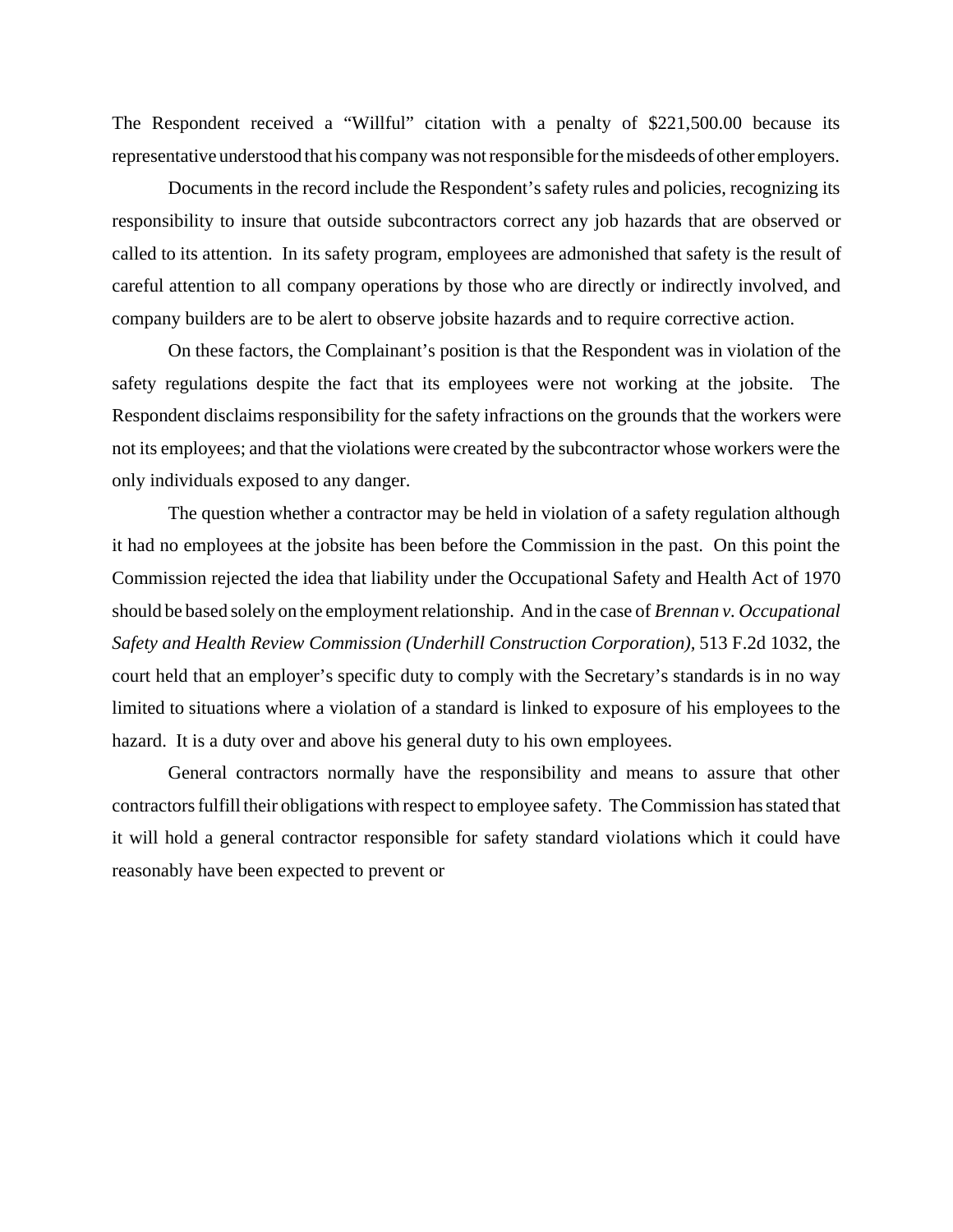abate by reason of supervisory capacity. The duty of a general contractor is not limited to the protection of its own employees from safety hazards, but it extends to the protection of all employees engaged at the work site.

While the subcontractors had authority to control their employees, the Respondent also had controlling authority over these workers. Admittedly, the violations were not created by the Respondent, and none of its workers were exposed to the dangers. However, both the Commission and the courts have held that overall responsibility for the safety of all workers on the project is in the general contractor's province.

The Respondent asserts that there was no admissible evidence of actual knowledge of the violations. However, the inspector observed and photographed the work sites and spoke with company representatives. The evidence also discloses that the builders visited each work site a minimum of twice daily. Also under company rules they were required to look for safety infractions. If the violations were seen by the compliance officer, they surely were in view of Respondent's representatives.

With respect to the individual items of the citation, the compliance officer was informed that some of the subcontractors did not initiate or maintain a safety program. Their employees were not protected by helmets where there was danger of head injury. Poles of jump jack scaffolding did not have an adequate firm foundation, and employees working six feet or more above floor levels were not protected from fall hazards. The inspector learned there was no program enabling employees to recognize fall hazards; that guardrails did not have the required height; that midrails or their equivalent were not provided; that portable ladders did not extend at least three feet above the landing surface; and that those with defects were not withdrawn from service.

The Respondent contends that it is irrelevant whether Weekley's builders knew or could have known of the alleged violations, citing *Southeast Contractors, Inc. v. Dunlop*, 512 F.2d 675 (5th Cir. 1975). In a one paragraph *per curium* opinion the court decided that it was in agreement with a dissenting opinion of Chairman Moran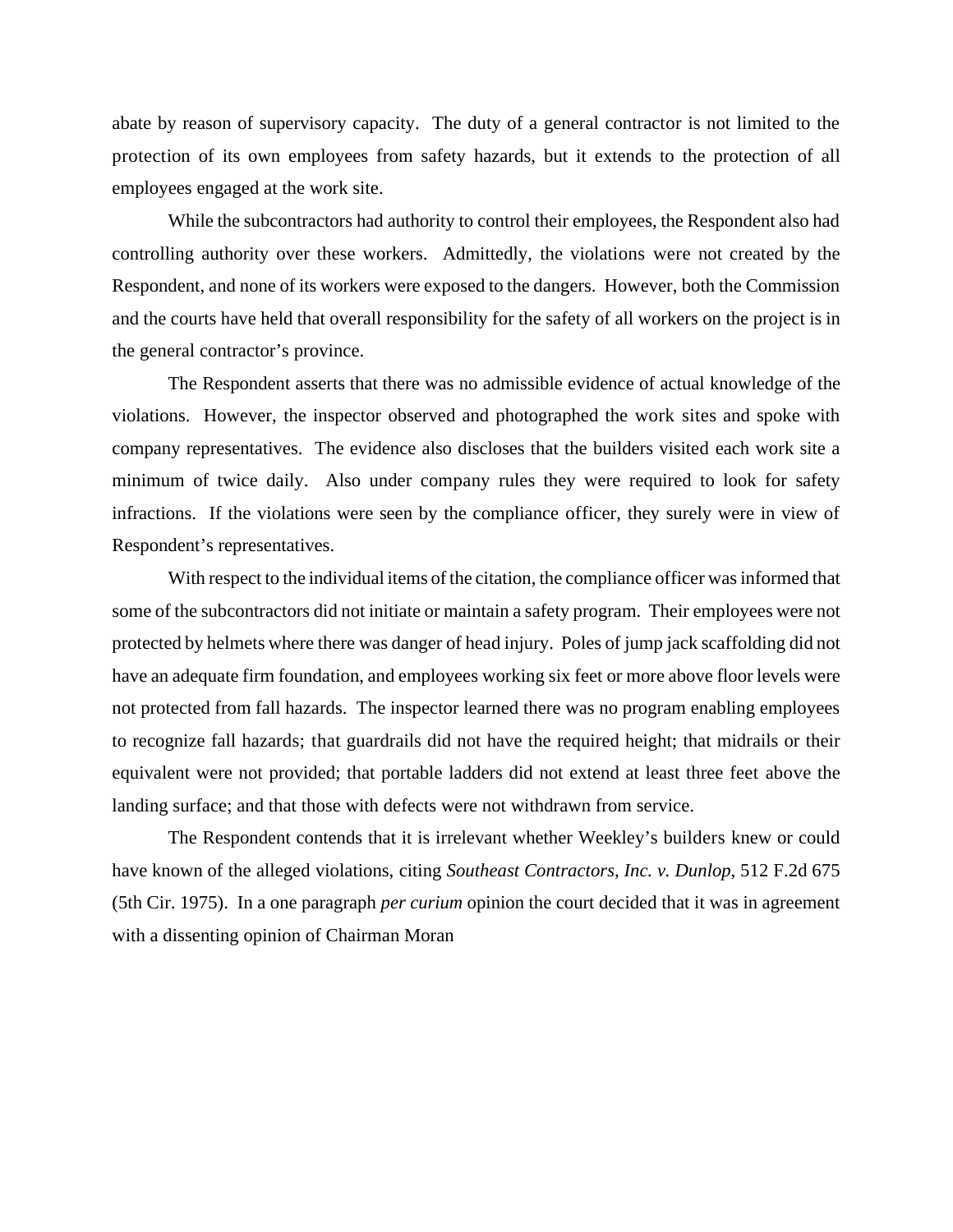that a contractor is not responsible for the acts of his subcontractors or their employees, and that it was unnecessary to decide the constitutionality of the Occupational Safety and Health Act of 1970 and its enforcement procedures, a matter also pending and under submission before another panel of the court in *Atlas Roofing Company, Inc.* A few months after the *Southeast Contractors* case was decided, Chief Judge John R. Brown of the same circuit, in a detailed decision, upheld the constitutionality of the Act, including enforcement. *Atlas Roofing Company v Secretary of Labor*, 518 F.2d 990 (5th Cir. 1975).

In sum, I find that the Respondent was in violation of the various items of the citation.

#### Willful Violation

The term "willful violation" has been defined as follows:

A willful violation is one committed with intentional, knowing or voluntary disregard for the requirements of the Act, or with plain indifference to employee safety. E.g., *Williams Enterprises, Inc*., 13 BNA OSHC 1249, 1256-57, 1986-87 CCH OSHD ¶27,893, p.36,589 (No. 85-355, 1987). It is differentiated from other types of violations by a "heightened awareness -- of the illegality of the conduct or conditions -- and by a state of mind -- conscious disregard or plain indifference." *Id*.

*Calan*g *Corp.,* 14 BNA OSHC 1789, 1791, 1990 CCH OSHD ¶29,531 (No. 85-319, 1990).

As noted, the compliance officer recommended and the Administration adopted his conclusion that the infractions were willful in nature, resulting in a suggested penalty of \$221.500.00. The classification of willful was the result of the Respondent's builder's opinion that the company was not responsible for the safety of the employees of the subcontractor. He believed that the various subcontractors should be the only employers concerned with safety of their workers. The builder's remarks should not be equated with a total disregard of employee safety. This is especially true where documents in the record disclose Respondent's concern for employee safety.